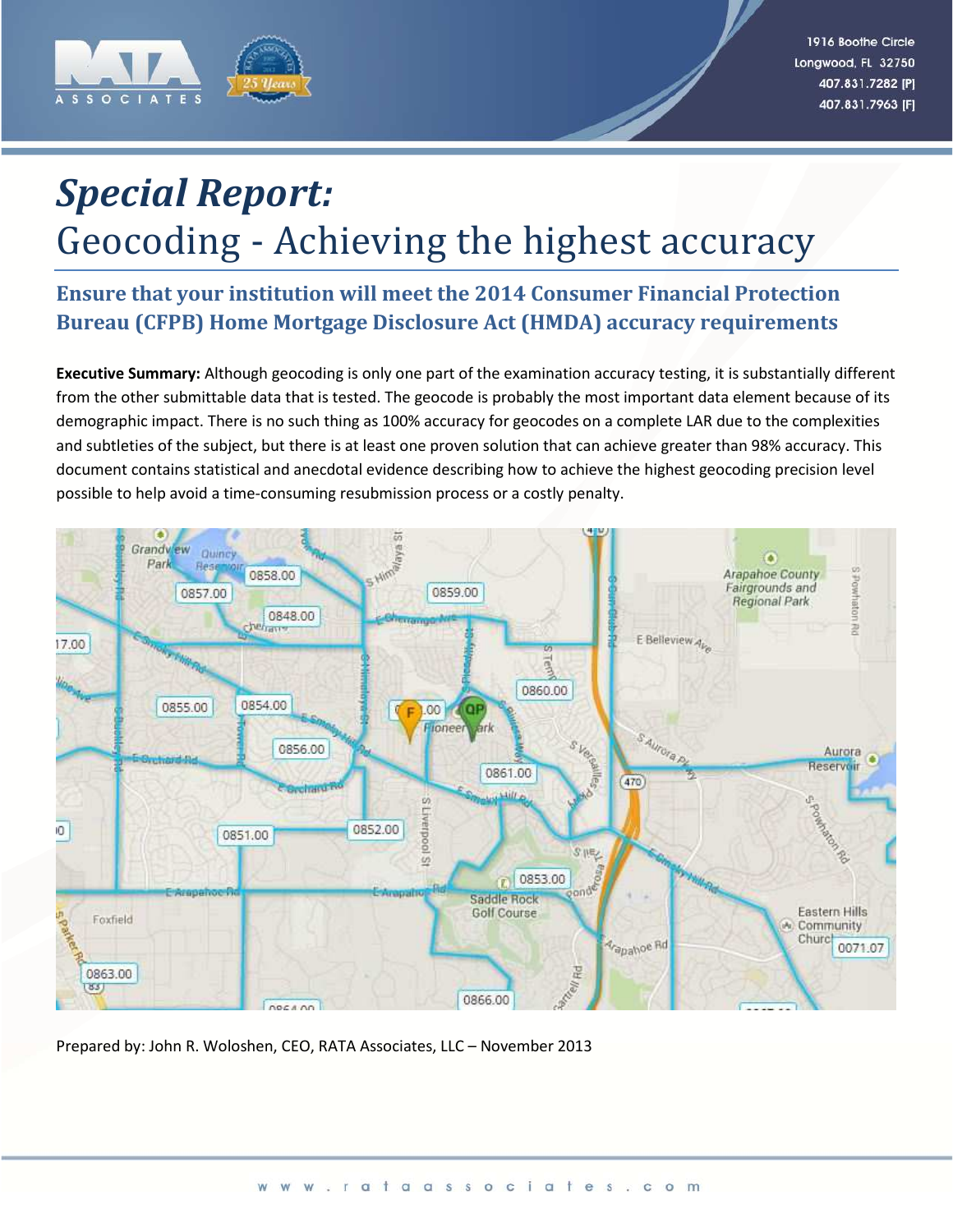## **The New CFPB Examination Guidelines**

According to two documents recently released by the Consumer Financial Protection Bureau (CFPB) (**CFPB Bulletin 2013- 11** and **CFPB Examination Procedures and HMDA Resubmission Guidelines**, **Oct 2013**), on January 18, 2014 examiners will begin using modified rules and guidelines for assessing accuracy on critical Loan Application Register (LAR) fields. The agency has already proven their intentions to strictly enforce these finalized requirements by enforcement actions during recent examinations. Two institutions were required to resubmit 2011 and 2012 HMDA data because they failed to meet the agency's accuracy requirements. Fines of over \$425,000 have been levied and this seems to be just the tip of the iceberg. Getting HMDA data as accurate as possible on all LAR submission fields is more important than ever, and the geocode fields (MSA/MD, State, County, and Census Tract) are the most challenging fields to get to compliancegrade accuracy levels.

#### **Subtleties of Geocoding**

The geocoding fields, unlike the other LAR fields, are not just data that come from the loan application. Geocodes are the numerical translation of the address into the corresponding MSA, State Code, County Code and most importantly Census Tract. For 90% of the addresses, this is a relatively simple task. When you consider ongoing changes to geographic data (new developments, new streets, new houses, changes to street names, etc.) and the fact that census tract boundaries don't always line up with streets, this task quickly becomes very complex.

In order to properly geocode an address, data from two independent sources – the United States Postal Service (USPS) and the United Stated Census Bureau (USCB) – must be merged. Each data source updates its geographic data without taking the other into account. In order to geocode with an automated geocoder, institutions must run a post-deliverable address through the geocoder, which will try to determine what census tract the range, street, and address fall into - if it has record of the address at all. As with any type of conversion, the end result is only as good as the data being processed. There are many issues that affect the geocoding result, such as mistakes within the address fields, missing data elements, or addresses that are too new to be recognized. Geocoder address databases are constantly being updated and the one with the best and most up-to-date data will typically yield the best results.

There are only a few commercially-available geocoders on the market, and they range in price and quality of results. Some geocoders can "hit" more addresses but the quality of the result may be lower, and others may "hit" fewer addresses but the ones they do hit will normally be correct. **Fact: No geocoder can find all addresses or be correct on all geocodes returned. There are errors associated with every method and dataset.**

## **FFIEC as the B**a**seline**

Regulators use the FFIEC Geocoding/Mapping System as a baseline for comparing geocode results during examinations. The source data for this geocoder is updated twice annually. Users of this web-based tool, found on the www.ffiec.gov website, can submit individual addresses to be geocoded. If the address is found, the geocoder returns the State, County, MSA/MD, and Census Tract.

The FFIEC geocoder will typically find 90% of the valid addresses that are submitted. This means if you process 100,000 addresses, you will still have to geocode at least 10,000 addresses using other methods.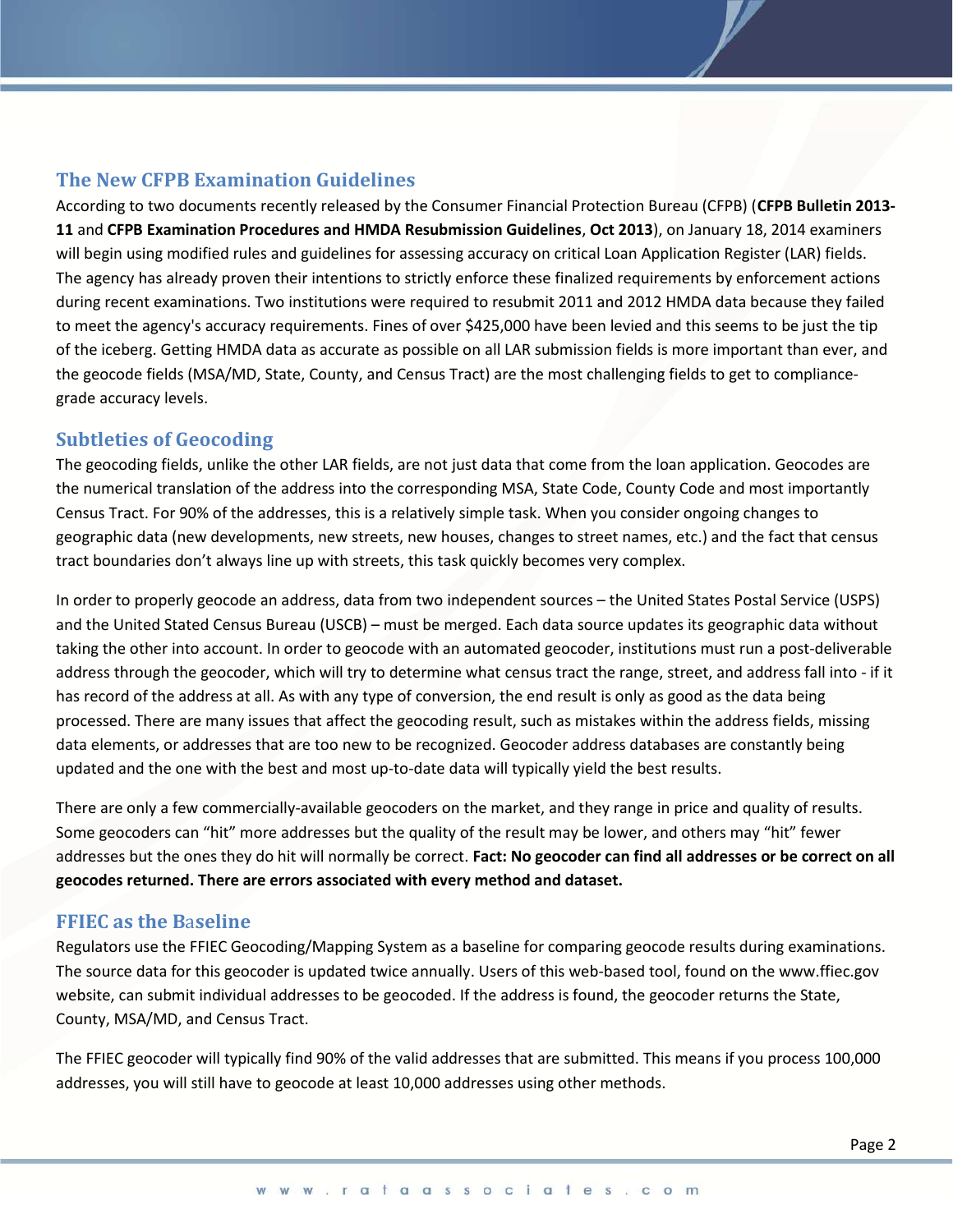RATA has performed rigorous testing on the results of the FFIEC geocoder and determined that it is approximately 99% accurate on the addresses which return solid matches. From that perspective it is a very good geocoder on the addresses that it can find, but it does have errors and address availability limitations. The other issue with the FFIEC geocoder is that you must type addresses into a web form, so it is not an efficient or cost-effective method for largevolume institutions.

Institutions need a commercially viable solution that can match or exceed the FFIEC geocoder's accuracy, geocode the additional 10% that the FFIEC can't find, and do it in an automated and cost-effective way.

## **And then there was… APOLLO**

Now that we have learned that the FFIEC can only hit 90% of the addresses, that at least 1% of their results will be incorrect, and that addresses have to be manually entered into the FFIEC's website, it looks like we need to find a better geocoder. Since there is no single stand-alone geocoder on the market can do better than the FFIEC by itself, many years ago RATA Associates developed APOLLO, a compliance-grade geocoding server that utilizes multiple geocoders, multiple address databases, artificial intelligence, spatial services, and advanced address standardization.

For over 20 years RATA has been refining its robust geocoding methodology and recent test results have confirmed that APOLLO returns the same result as the FFIEC on 99.997% of the addresses that the FFIEC can actually find, and then does the remaining addresses to the best precision levels that can be done at processing time. See Accuracy and Precision Test Results below.

Over the past 5 years APOLLO has processed more than 35 million addresses and over 100 million since it was first introduced in 1990. Typically it has processed about 20 percent of the total combined HMDA and CRA data submitted to the government by reporting institutions each year since 1990.

## **APOLLO Accuracy Testing vs. the FFIEC**

For our in-depth accuracy tests we processed random files from two customers that do nationwide lending through APOLLO and then processed the same addresses using the FFIEC's geocoder.

#### **Test File 1: 8000 addresses:**

- **7298 APOLLO matched the FFIEC results exactly.**
- **30\* Mismatch between the FFIEC results and APOLLO.**
- 672 Could not be done by FFIEC "Address not found"

*\*Of the 30 geocodes that differed from the FFIEC (.00375% of the file) we ZOOM geocoded the addresses and conclusively verified that APOLLO was correct on 20, the FFIEC was correct on 5, and 5 were undeterminable.*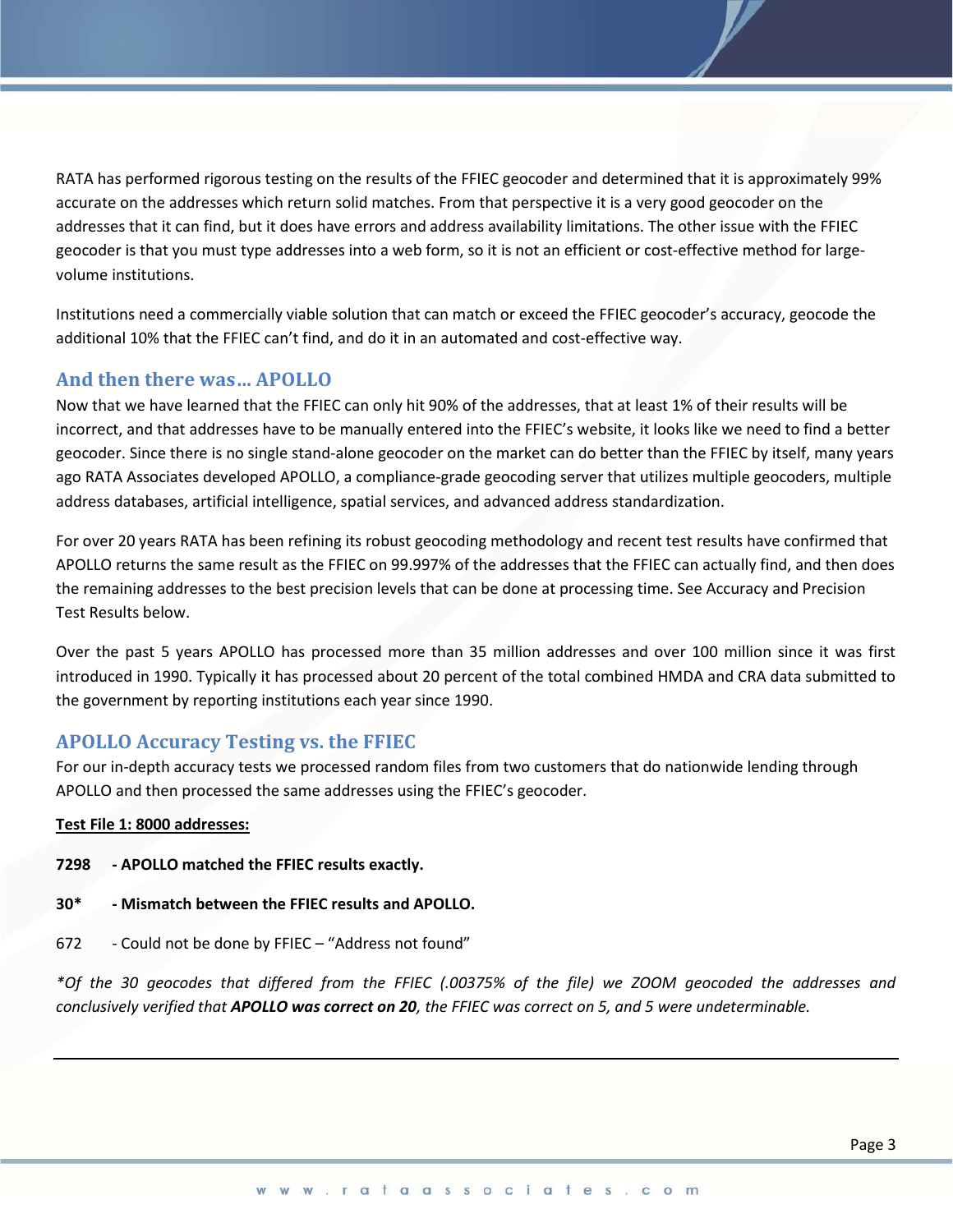#### **Test File 2: 10,000 addresses:**

- **9406 APOLLO matched the FFIEC results exactly.**
- **18\* Mismatch between the FFIEC results and APOLLO.**
- 576 Could not be done by FFIEC "Address not found"

*\*Of the 18 geocodes that differed from the FFIEC (.0018% of the file) we conclusively verified APOLLO was correct on 14, the FFIEC was correct on 2, and 2 were undeterminable.*

## **APOLLO Overal**l **Precision on the Test Files**

As stated above, there are many subtleties to geocoding that can affect how an address is hit by the geocoders. When addresses are too new or have missing or invalid data elements (ranges, directional, incorrect thoroughfares, ZIP codes, etc.), fallback geocoding methods are needed to get the closest result possible. Each of these fallback methods should be minimized and in our test cases were used on 2% of the overall file.

Full file precision levels are calculated by taking the number of addresses that were hit by different geocoding methods throughout the process and then multiplying the number of records by the average percentage that are normally correct for that method.



#### **Test File 1 – Overall Geocoding Precision from APOLLO: 99.06 percent accurate results**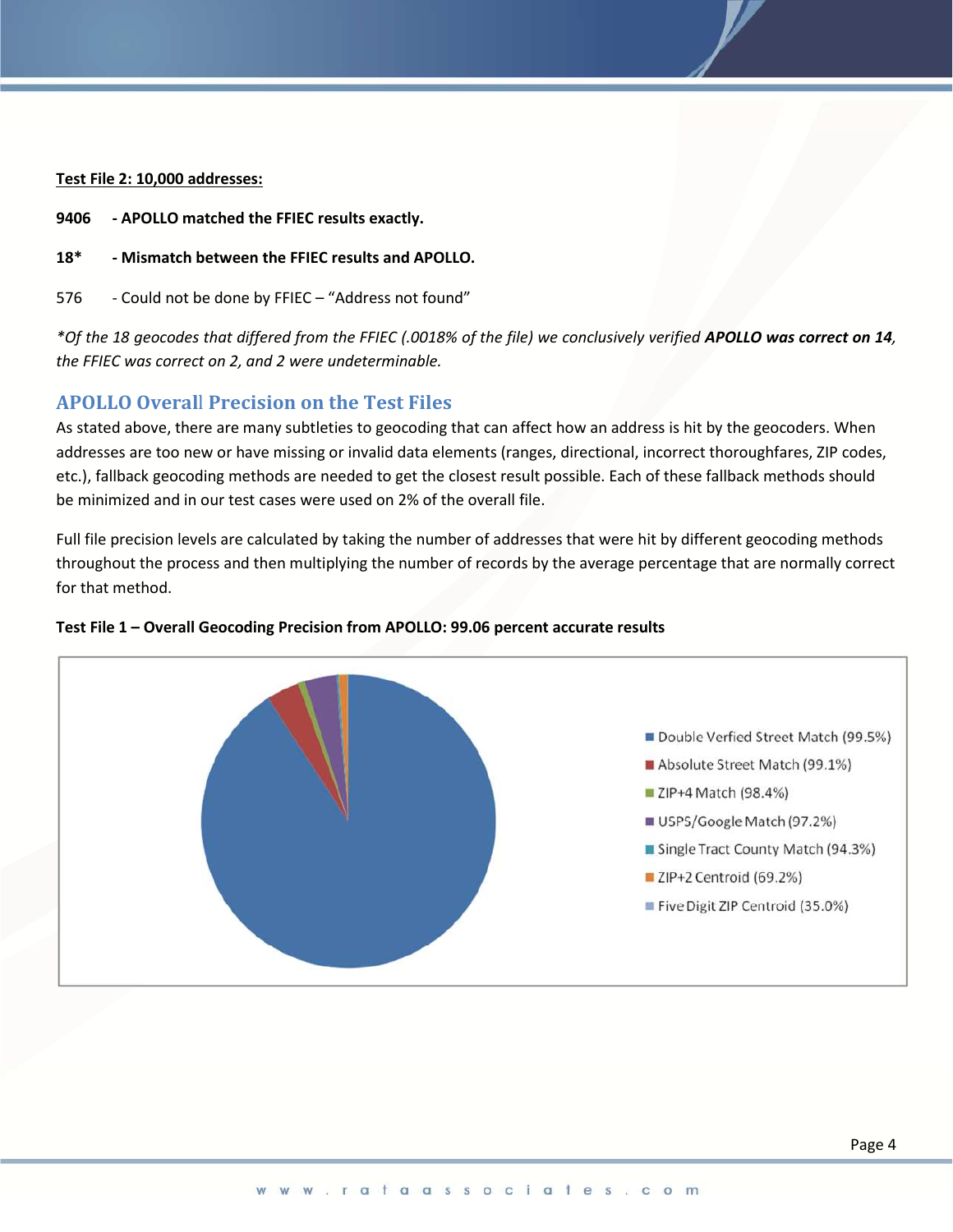

#### **Test File 2 – Overall Geocoding Precision from APOLLO: 98.26 percent accurate results**

## **The RATA ZOOM Geocoder for Auditing and Improving Results**

In addition to the APOLLO service, RATA also offers an internet-based geocoding tool which we call the ZOOM geocoder. ZOOM works similar to the FFIEC's geocoder in that you key one address at a time into it, but that is where the similarity ends. ZOOM will run the address through 7 online geocoders including the FFIEC's geocoder and plot the results on a Google map with census tract overlays. This enables the user to ZOOM down to the actual property in question in either map or satellite view. In most cases a user can visually find and verify the census tract. In fact, ZOOM is how we verified the differences between APOLLO and the FFIEC. The ZOOM geocoder is available to all institutions for a minimal perrecord charge and is offered to any examiner at no charge. [www.zoomgeocoder.com](http://www.zoomgeocoder.com/)

## **General APOLLO Test Conclusions**

Based on the test results shown above and historical results, we are highly confident that APOLLO will meet or exceed all regulatory HMDA/CRA geocoding standards, including the new CFPB examination tolerances. In summary, APOLLO can geocode 100% of your file, can meet or exceed the FFIEC's accuracy, and is a cost-effective and efficient method for any institution.